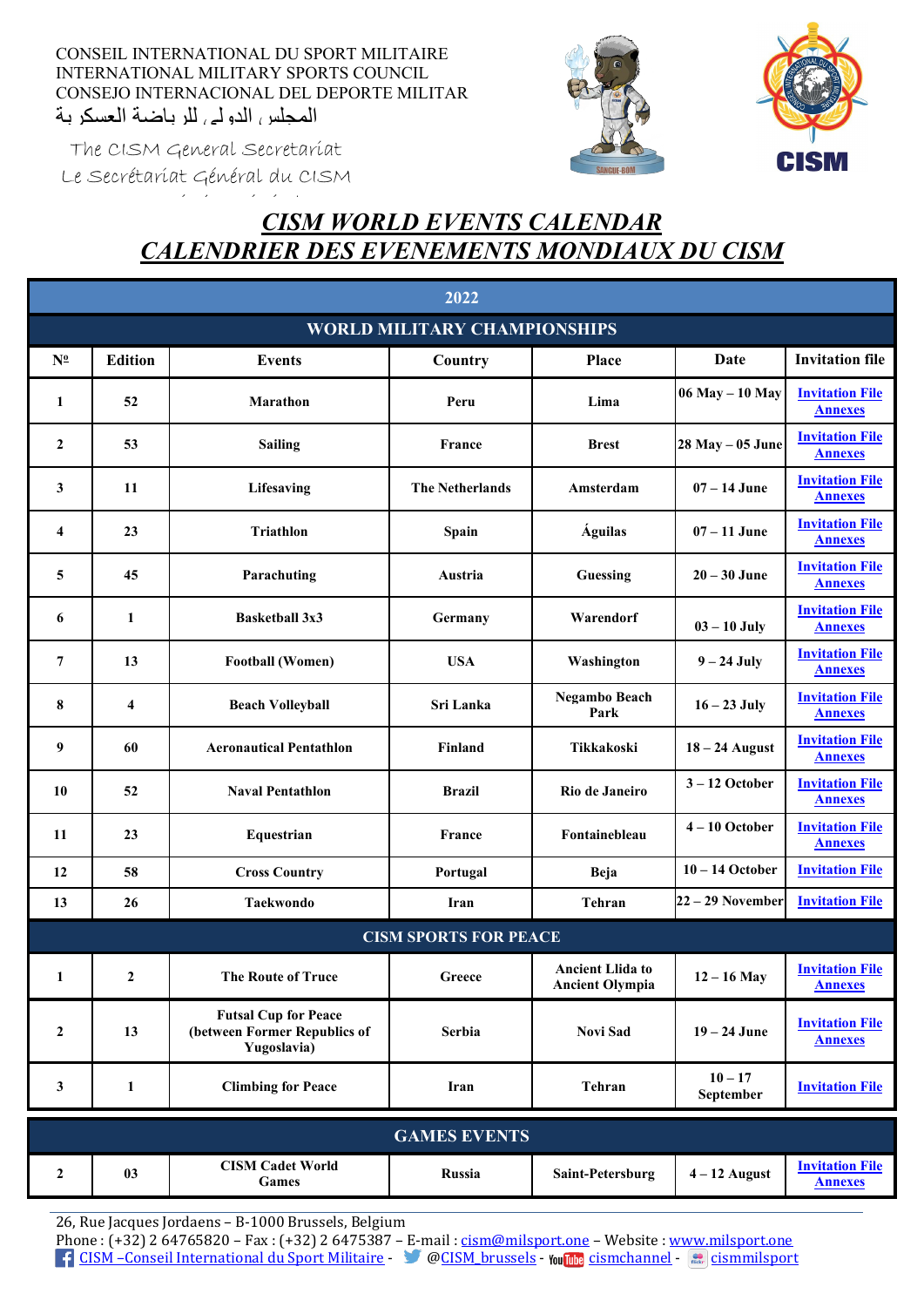CONSEIL INTERNATIONAL DU SPORT MILITAIRE INTERNATIONAL MILITARY SPORTS COUNCIL CONSEJO INTERNACIONAL DEL DEPORTE MILITAR المجلس الدولي للرباضة العسكرية





The CISM General Secretariat Le Secrétariat Général du CISM é i éé le proposition de la proposition de la proposition de la proposition de la proposition de la propositio<br>La proposition de la proposition de la proposition de la proposition de la proposition de la proposition de la

| 2023                                |                     |                                                                                      |                              |                        |                                |                        |  |  |
|-------------------------------------|---------------------|--------------------------------------------------------------------------------------|------------------------------|------------------------|--------------------------------|------------------------|--|--|
| <b>WORLD MILITARY CHAMPIONSHIPS</b> |                     |                                                                                      |                              |                        |                                |                        |  |  |
| $N^{\circ}$                         | <b>Edition</b>      | <b>Events</b>                                                                        | Country                      | Place                  | Date                           | <b>Invitation file</b> |  |  |
| $\mathbf{1}$                        | 55                  | <b>Skiing</b>                                                                        | <b>Sweden</b>                | <b>Boden</b>           | 27 March $-04$<br><b>April</b> |                        |  |  |
| $\overline{2}$                      | 24                  | <b>Triathlon</b>                                                                     | France                       | Brive-la-<br>Gaillarde | $04 - 09$ May                  |                        |  |  |
| 3                                   | 14                  | <b>Football (Women)</b>                                                              | The<br><b>Netherlands</b>    | <b>TBD</b>             | June/July                      |                        |  |  |
| $\overline{\mathbf{4}}$             | 02                  | <b>Climbing</b>                                                                      | Slovenia                     | Postojna/Koper         | June                           |                        |  |  |
| 5                                   | 67                  | <b>Military Pentathlon</b>                                                           | <b>Sweden</b>                | Halmstad               | $17 - 25$ August               |                        |  |  |
| 6                                   | $\mathbf{1}$        | <b>Half Marathon</b>                                                                 | Switzerland                  | Lucerne                | October                        |                        |  |  |
| $\overline{7}$                      | 14                  | Golf                                                                                 | <b>USA</b>                   | <b>TBD</b>             | <b>TBD</b>                     |                        |  |  |
| 8                                   | 52                  | <b>Swimming (Open</b><br>Water)                                                      | Spain                        | Santoña                | <b>TBD</b>                     |                        |  |  |
| 9                                   | 54                  | <b>Shooting</b>                                                                      | <b>Brazil</b>                | Rio de Janeiro         | <b>TBD</b>                     |                        |  |  |
| 10                                  | 53                  | <b>Sailing</b>                                                                       | Greece                       | <b>Athens</b>          | TBD                            |                        |  |  |
|                                     |                     |                                                                                      | <b>CISM SPORTS FOR PEACE</b> |                        |                                |                        |  |  |
| $\mathbf{1}$                        | 14                  | <b>Futsal Cup for Peace</b><br>(between Former<br><b>Republics of</b><br>Yugoslavia) | <b>TBD</b>                   | <b>TBD</b>             | <b>TBD</b>                     |                        |  |  |
|                                     | <b>CISM ACADEMY</b> |                                                                                      |                              |                        |                                |                        |  |  |
| $\mathbf{1}$                        | 2023                | <b>CISM</b> International<br>Symposium                                               | Tunisia                      | <b>TBD</b>             | <b>TBD</b>                     |                        |  |  |
|                                     | <b>GAMES EVENTS</b> |                                                                                      |                              |                        |                                |                        |  |  |
|                                     |                     |                                                                                      |                              |                        |                                |                        |  |  |